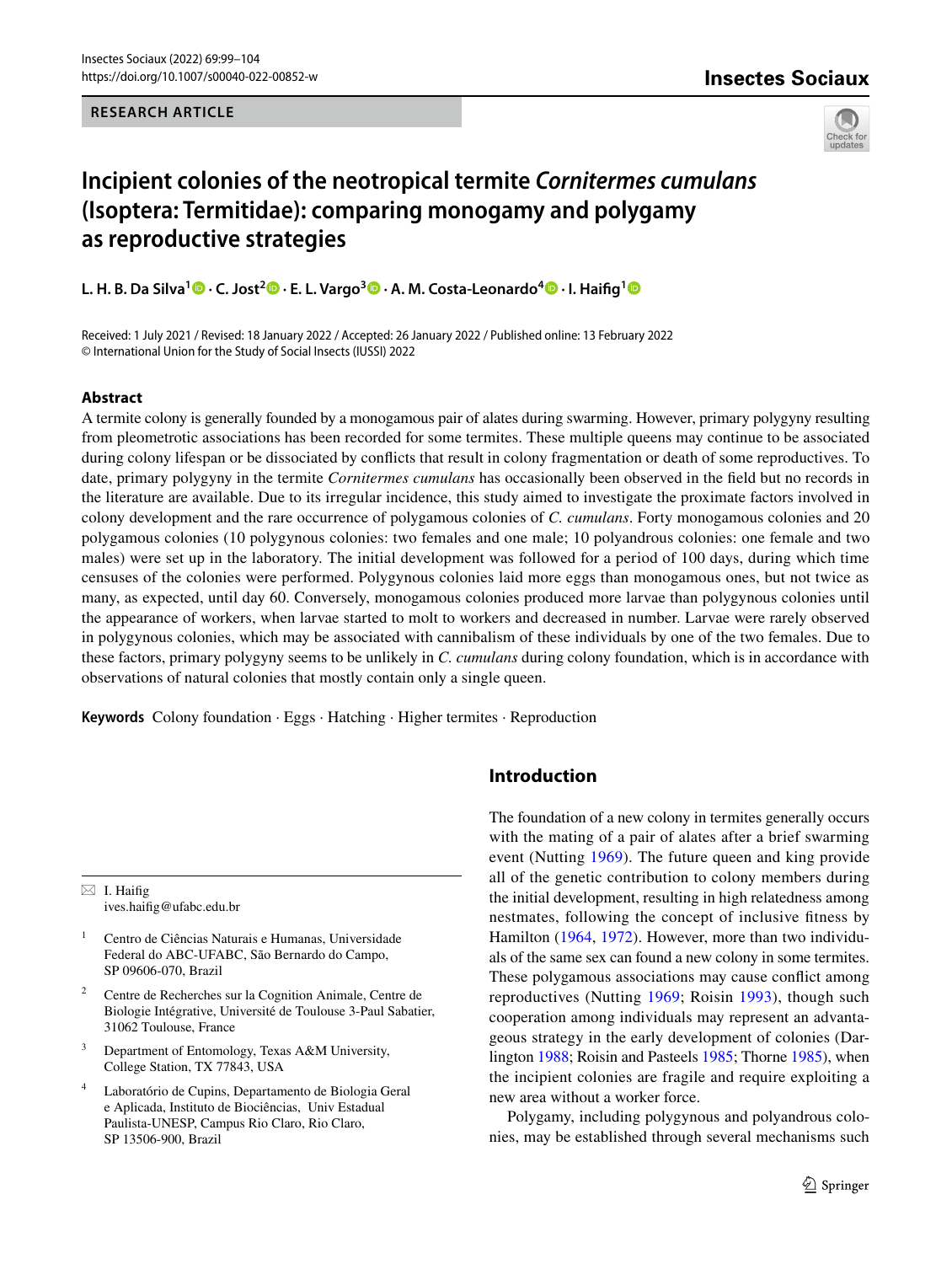as pleometrotic colony foundation (Chiu et al. [2018;](#page-5-7) Costa-Leonardo and Espírito-Santo-Filho [2004](#page-5-8); Thorne [1982,](#page-5-9) [1984,](#page-5-10) [1985](#page-5-6)), by producing neotenics (Fougeyrollas et al. [2015](#page-5-11); Fougeyrollas et al. [2017;](#page-5-12) Fournier et al. [2016;](#page-5-13) Haifg et al. [2016](#page-5-14); Luchetti et al. [2013;](#page-5-15) Matsuura et al. [2009](#page-5-16); Vargo et al. [2012\)](#page-5-17), or by merging of diferent colonies (Grube and Forschler [2004\)](#page-5-18). These mechanisms may also include nonregular colony foundation by individuals of the same sex, as has been reported for some lower termites (Matsuura and Nishida [2001](#page-5-19); Matsuura et al. [2002](#page-5-20), [2004](#page-5-21); Mizumoto et al. [2016\)](#page-5-22). However, the establishment of a new colony by a single pair of reproductives, that is monogamy, seems to be more likely in these insects (Nutting [1969\)](#page-5-0).

*Cornitermes cumulans* (Kollar, 1832) is a mound-building termite species that occurs in Brazil, Paraguay and Argentina. This termite is considered a key-stone species in Brazilian Cerrado vegetation due to its large nests which harbor several other species (Costa et al. [2009;](#page-5-23) Marins et al. [2016;](#page-5-24) Redford [1984](#page-5-25)). Many studies involving this species (see Fernandes et al. [1998;](#page-5-26) Pereira da Silva et al. [1979](#page-5-27); Torales et al. [1999](#page-5-28)), and our own experience in collecting nests and extracting their entire populations, have never recorded the occurrence of more than a single primary queen. However, a voucher with more than one *C. cumulans* primary queen is deposited in the collection at the MZUSP—Museu de Zoologia da USP (EM Cancello, personal communication) and two primary queens were collected in a nest at Mato Grosso do Sul, Brazil (JT Lima, personal communication).

Polyandry is not common in termites (Wu et al. [2013](#page-5-29)) and considering the rare occurrence of imaginal polygyny in *C. cumulans*, we analyzed the early development of colonies of this termite in both monogamous and polygamous scenarios aiming to understand the possibility of pleometrotic colony foundation and the near absence of polygyny found in natural colonies. Though there is no evidence of polyandry in *C. cumulans*, we tested both polygamous scenarios to understand the dynamics of pairs of alates with one extra male or one extra female. This test allowed us to determine whether there were aggressive interactions among reproductives in the polygamous associations. We hypothesized that multiple reproductives would exhibit agonistic behavior against each other and/or against non-related ofspring, leading to the survival of only a single pair of reproductives or to a slower growth of the colony.

## **Materials and methods**

#### **Termite collection**

Alates of *Cornitermes cumulans* (Isoptera: Termitidae: Syntermitinae) were collected during swarming in the city of Rio Claro, São Paulo, Brazil (22° 23′ S, 47° 31′ W). The termites were collected from three diferent swarming sites, separated by a minimum distance of 30 m (sites A and B) and a maximum distance of 2 km (sites A and C). Following collection, the termites were all grouped in the same vial to be sexed and paired.

#### **Incipient colonies**

Laboratory colonies of *C. cumulans* were initiated from alates, which were sexed, de-alated and randomly paired. The experimental arenas were composed of 9 cm diameter Petri dishes flled with moistened aged *Pinus* sp. sawdust. The couples were placed in a 3-cm diameter cleared space in the center of each dish.

A total of 40 colonies were set up and maintained in a dark room at  $25 \pm 2$  °C. Water was added to the sawdust when necessary to keep sufficient moisture throughout the experiment. The colonies' development was followed during the frst 100 days. The number of eggs, larvae, workers and soldiers was determined every day during the frst 20 days and at 8-day intervals from day 28 to 100. When one of the reproductives died, the colony was removed from the census from that interval forward.

#### **Polygamy tests**

Two diferent tests were performed to evaluate the tolerance of *C. cumulans* to polygyny and polyandry during a colony's initial development. Similar experimental arenas as described for the incipient colonies were used. In test 1, two female alates were combined with one male, and in test 2, two male alates were combined with one female. Each test was replicated 10 times. These 20 polygamous colonies were observed for the same periods as the incipient monogamous colonies, and the number of eggs, larvae, workers and soldiers of each unit was recorded. In the case of the death of any reproductive, we inspected it for signs of aggression and removed the entire replicate from our analysis. The individuals were checked for signals of agonistic behavior, which was detected by the presence of injuries to the head, abdomen, antennae and legs. We estimated the intensity of aggression in one individual from 0 to 1: 0 equal to no aggression, 0.1 one injured antenna (total 0.2), 0.1 one injured leg (total 0.6), 0.1 for injury to the head, and 0.1 for injury to the abdomen, totaling 1 (considered full aggression). We also examined the same number of dead individuals from monogamous incipient colonies for statistical comparison.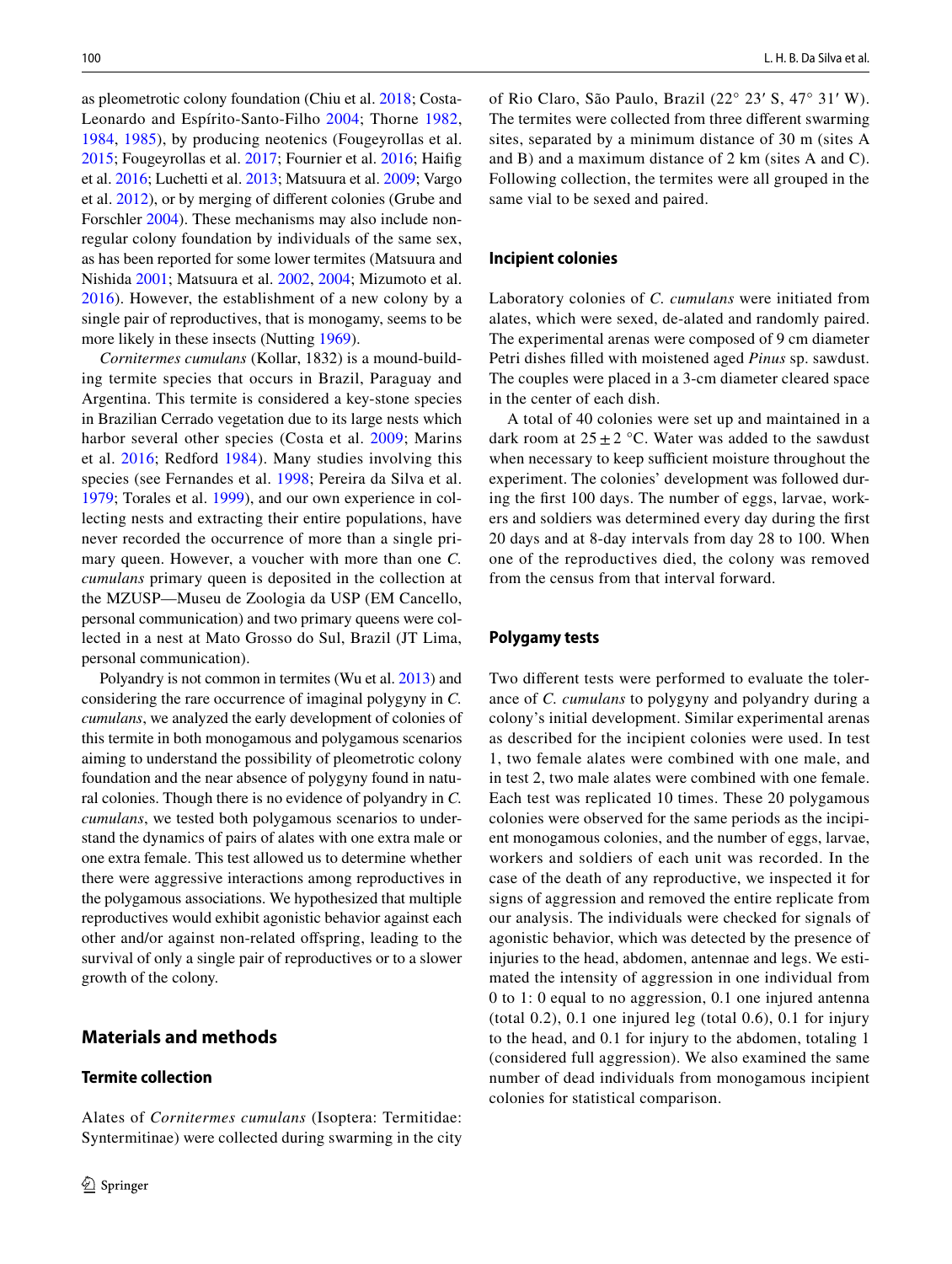#### **Data analysis**

Diferences in survival between the monogamous and polygamous colonies were analyzed using the function *survdif* of the library survival in R. The level of agonistic behavior based on the aggression rate was compared between polygamous and monogamous colonies through statistical analysis by the Wilcoxon rank-sum test.

The number of eggs laid by monogamous colonies during days 3 to 44, right before larvae start hatching, was compared to that laid by polygamous colonies using a multivariate analysis of variance—MANOVA. We excluded days 1 and 2 because none of the colonies presented eggs at this time. The number of laid eggs by monogamous colonies was also hypothetically doubled to verify whether the polygynous colonies with two females laid twice the number of eggs laid by one female from monogamous colonies. These data were also analyzed using MANOVA. We performed MANOVA rather than repeated measures ANOVA because data showed strong departure from sphericity (Mauchly's sphericity test:  $W < 0.0001$ ;  $P < 0.0001$ ). The number of larvae and workers was also compared between monogamous and polygamous colonies using MANOVA. In all comparisons, a significance level of  $\alpha$  = 0.05 was used. The analyses were performed in the program R, version 4.1.1 (R Core Team [2020](#page-5-30)).

#### **Results**

#### **Incipient colonies**

The successful establishment of incipient colonies occurred in 36 out of the 40 (90%) monogamous pairings of alates. From those 36 colonies, 28 survived for the entire experimental period (100 days), with losses of two colonies each at days 10 and 13, and one colony each at days 40, 62, 70 and 92.

Oviposition started on the 3rd day after the alates were placed together in the experimental arenas (Fig. [1](#page-2-0)). On this date, only three colonies initiated egg laying, but by day 7, 35 out of the 36 colonies produced eggs. The number of eggs produced was  $26.81 \pm 2.37$  $26.81 \pm 2.37$  $26.81 \pm 2.37$  (mean  $\pm$  se) on day 20 (Fig. 1), and this number increased until day 40, with  $35.94 \pm 1.53$ eggs per colony. Larvae were observed in some monogamous colonies on day 44 (Fig. [2](#page-2-1)), and on day 52, larger larvae probably of 2nd instar were observed. The number of larvae increased continuously until day 68, when the larvae started molting to workers. The workers were observed in the frst colonies on day 68 of development, and were characterized by sclerotized mandibles and the presence of food in their gut, which was seen through the translucent abdominal cuticle. This diferentiation was conspicuous and

50 Number of eggs  $\overline{4}$ 30 20  $\overline{C}$  $\overline{C}$  $\overline{0}$  $20$ 40 60 80 100

Oviposition

20

80

<span id="page-2-0"></span>**Fig. 1** Cumulative number of eggs in monogamous and polygynous colonies of *Cornitermes cumulans*. Mean (±SE)

Time (days)



<span id="page-2-1"></span>**Fig. 2** Appearance of larvae and workers in monogamous and polygynous colonies of *Cornitermes cumulans*. Mean (±SE)

the color of their abdomen changed from whitish in larvae to dark brown and gray in workers. As expected, the number of workers increased as the number of larvae decreased, especially after day 76 (Fig. [2](#page-2-1)). Workers carrying and grooming the eggs were observed on day 84.

The first pre-soldiers appeared concomitantly with workers on day 76 of development, in two colonies, one in each. One of the pre-soldiers diferentiated to soldier after 16 days,

monogamous

polygynous  $2x$  monogamous

 $\overline{\phantom{a}}$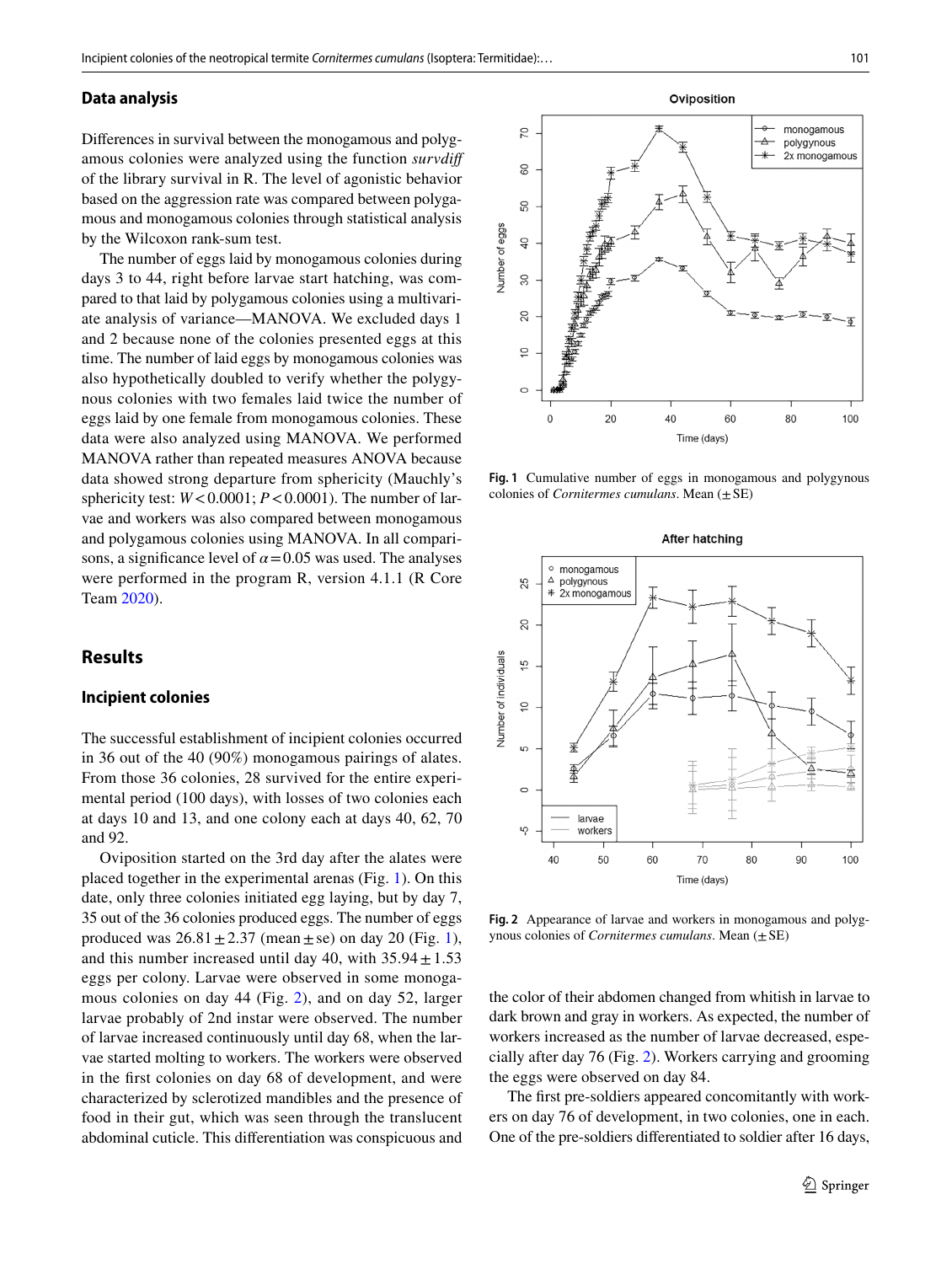on day 92, and this soldier was removed from the colony to confrm the taxonomic identifcation of the species. The same procedure was performed with all soldiers available at the end of the experiment  $(n=5)$ .

#### **Polygamous tests**

We observed dramatic diferences compared to the monogamous colonies on the frst day. One or both males died in nine out of 10 polyandrous colonies, leaving only one colony with both males alive. One of the colonies that became monogamous with a surviving male–female pair remained alive during the 100 day period. Five out of ten polygynous groupings failed to establish polygamous colonies because three lost one of the females and two lost the male, though one surviving male–female pair was able to establish a monogamous colony. The other five polygynous colonies retained all three reproductives during the entire 100-day period. Within the frst month, at day 20, both males of the single polyandrous colony that remained alive died. Overall, the polygamous colonies experienced a higher mortality of the reproductives during the frst days when compared to monogamous colonies ( $\chi^2$  = 16.3; *df* = 1, *P* < 0.0001). Only the data of the fve polygynous colonies were used for comparison with the monogamous colonies.

The agonistic interactions were high among the reproductives, and the intensity of aggression was higher in polygamous colonies (*W*=26; *P*<0.0001), in which males  $(n=13)$  exhibited more injuries than females  $(n=3)$ . The most afected structures were the legs of the opponents, representing approximately 71% of the attacks, followed by 23% in the antennae and 6% in the abdomen. There were no signs of aggression on the head including the mandibles, maxillae, palps and their segments.

During the frst 44 days of development, the number of eggs laid by the two queens increased at each count. The number of eggs was greater than that laid by monogamous colonies within this period  $(F = 27.11, df = 14, 21,$ *P*<0.0001), but never reached twice as many as the monogamous colonies in the same period  $(F = 15.233, df = 14, 21,$ *P*<0.0001), as expected for the presence of two egg-laying queens. After the larvae appeared in these polygynous colonies, the number of eggs oscillated, decreasing from day 44 until day 60, then increasing at day 68, decreasing again and fnally increasing until day 100 (Fig. [1](#page-2-0)).

The number of larvae also varied, increasing in the beginning, from the 44th day until the 76th day, but then decreasing without the appearance of workers. Only one worker appeared on the 76th day of development, two workers on the 84th day, three on the 92nd day, and again only two workers were observed on the 100th day (Fig. [2\)](#page-2-1). The number of larvae was signifcantly higher (*F*=3.5932, *df*=3, 30, *P*=0.0249) in monogamous colonies on days 84, 92 and 100 when compared to the polygynous colonies. No signifcant diferences were observed comparing the number of workers of monogamous and polygamous colonies  $(F=0.5863;$ *df*=5, 29; *P*=0.7102) (Fig. [2\)](#page-2-1).

### **Discussion**

The incipient colonies of *C. cumulans* started laying eggs by the third day after alate pairing. This is similar to other Termitidae species which laid eggs at faster and higher rates than non-Termitidae species that may take several days to lay few eggs (Nutting [1969](#page-5-0)). This was also observed in *Trinervitermes trinervoides* and some species of the genus *Macrotermes*, which started oviposition within the frst week after pairing (Adam and Mitchell [2009;](#page-4-0) Mitchell [2020;](#page-5-31) Okot-Kotber [1981\)](#page-5-32). The early oviposition in this group allows rapid production of a workforce, thus serving to reduce the dependence on the alate energy reserves to fuel colony development (Adam and Mitchell [2009](#page-4-0)). The *C. cumulans* colonies also showed a decrease in the number of eggs around day 44 to 52. During this period, larvae start hatching from the eggs, which were not replaced in number, suggesting that the queen stopped ovipositing. Torales et al. ([1999](#page-5-28)) observed eggs in 70% of the nests and immatures in diferent stages of development during the entire year, suggesting that oviposition is continuous throughout the year in this species, but they analyzed mature colonies. Our results indicate that the *C. cumulans* queen might interrupt egg laying around 45 days after colony establishment, when the incipient colony still lacks a workforce. In addition, egg laying activity does not seem to resume until day 100. Interruption of egg laying was also observed in some termites, especially in non-Termitidae species (Nutting [1969\)](#page-5-0).

Our results showed that when two queens were associated in the polygynous test the total number of eggs was greater than in monogamous colonies, although the number of eggs laid per queen was smaller than in monogamous colonies during the frst 60 days. This was also the case for *Macrotermes michaelseni*, in which the number of eggs laid per queen was smaller in polygynous colonies than in monogamous colonies (Kaib et al. [2001](#page-5-33)). More eggs may result in a larger worker force that will help with colony success, as has been seen in hymenopterans (Bartz and Hölldobler [1982\)](#page-4-1) and this was expected for the polygynous colonies in our study. However, after hatching started, we observed the number of larvae decreased without the concomitant appearance of workers in the polygynous colonies, which resulted in a signifcantly higher number of larvae in monogamous colonies. Although we did not observe cannibalistic behavior during our evaluations, we only briefy inspected the colonies for censuses and the disappearance of larvae suggests that cannibalism may have occurred in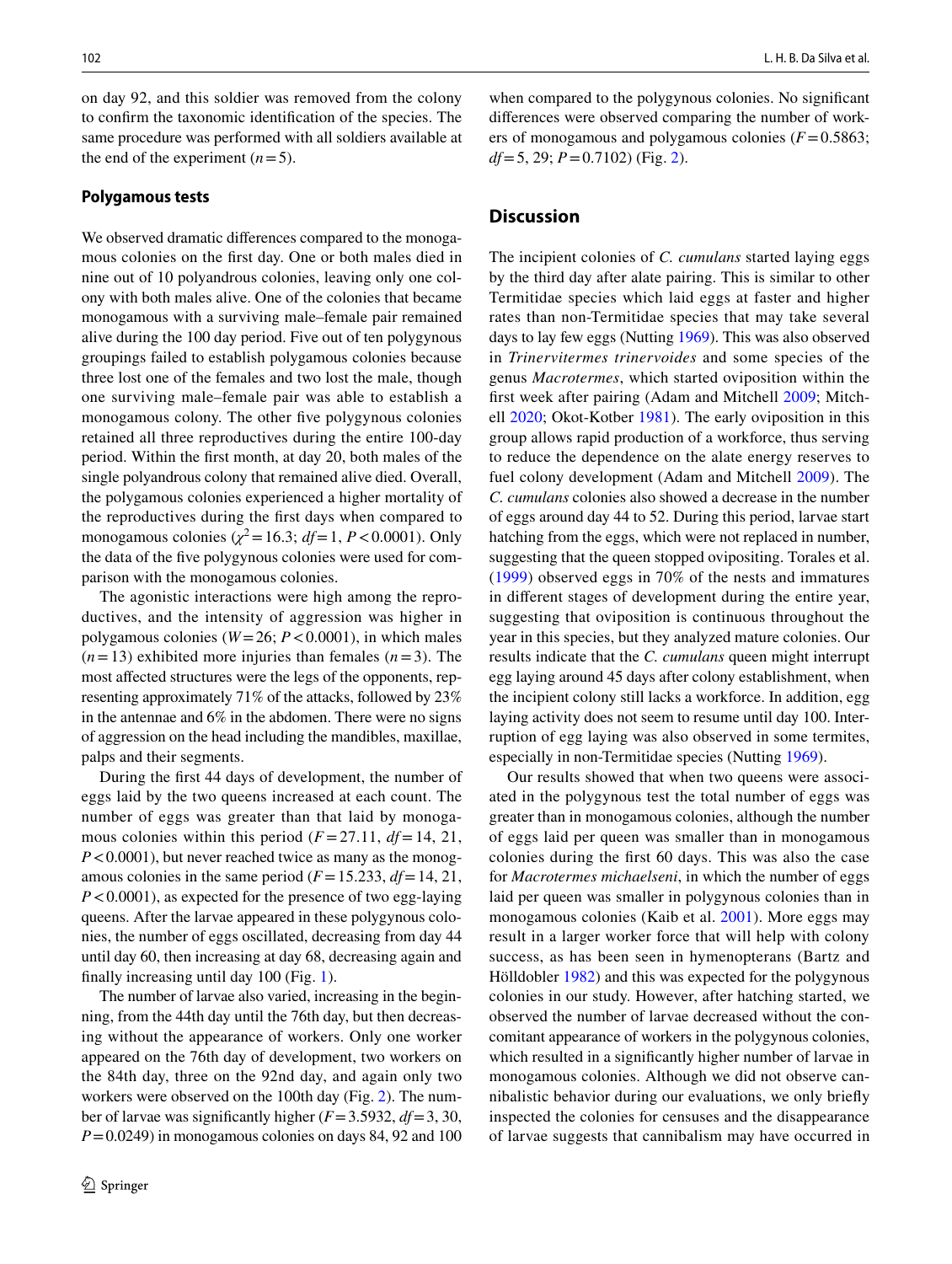the polygynous colonies. This scenario would explain the slower growth observed for polygynous colonies compared to monogamous ones and when compared to double values of monogamous colonies.

The high mortality of one or more reproductives when placed in polygamous conditions indicates that *C. cumulans* is a species that presents little tolerance to polygamy. This is also evident in nature, when we collect mature colonies of this species and census the population. Although multiple queens have been observed in other species of *Cornitermes*, e.g., *C. snyderi* (Fernandes et al. [1998\)](#page-5-26), the records for this occurrence in *C. cumulans* are very rare and no empirical study has been conducted to analyze this frequency in nature. Furthermore, similar results were found in *Nasutitermes corniger*, where reproductives were more likely to die in colonies founded by pleometrosis than in those founded by monogamous pairs (Hartke and Rosengaus [2013\)](#page-5-34).

Nalepa and Jones ([1991\)](#page-5-35) suggested that monogamy in termites might be related to ecological constraints, such as low-quality food and high costs of searching for a mate. In addition, in the case of two or more same sex alates initiating a new colony, there would be competition among them, which probably leads to intraspecifc agonism and only one male and one female survives. According to Chiu et al. [\(2018\)](#page-5-7), pleometrosis in *Odontotermes formosanus* is benefcial during colony founding, due to increased nest excavation and rapid colony growth. However, there are risks associated with higher density of individuals, such as space limitations, disease transmission and intraspecifc aggression. In the present study, agonistic interactions were predominantly observed between males of *C. cumulans* in the polyandrous colonies that resulted in the death of all units, indicating that the presence of one extra male is not tolerated. Polyandry is indeed rare in termites, hitherto it has only been described in one non-Termitidae species (Wu et al. [2013](#page-5-29)). Agonistic interactions were also observed between females, which caused the mortality of half of the experimental polygynous colonies. Conficts resulting in mutilations of the queens were observed in polygynous colonies of the termite *M. michaelseni* (Brandl et al. [2001](#page-5-36)). Hartke and Rosengaus [\(2013\)](#page-5-34) also documented that pleometrotic colony foundation was unfavorable when compared with monogamous foundation in *N. corniger* due to higher colony mortality. Therefore, the low survival of the group along with low colony growth suggests that pleometrosis is not a viable strategy for colony foundation in *C. cumulans*.

In conclusion, our results indicate that during the initial development of monogamous colonies in *C. cumulans*, there was an interruption in the production of eggs after around 45 days following colony establishment, concomitant with the hatching of larvae, which increase in size and become workers after some weeks. In polygynous groups, the colonies produce signifcantly more eggs than monogamous colonies, but less than their expected potential. The two females do not produce twice as many eggs until day 60. Larvae appeared at the same time in the polygynous colonies, but a decrease in the number of larvae, which did not molt to workers, was observed through time. Cannibalism may be a reasonable explanation for those observations. In summary, our results indicate that overall colony growth is lower and relatively rare in polygamous groups, which confrms the rare polygyny records for *C. cumulans* observed in natural colonies. Further studies may analyze natural populations and their reproductive strategies concerning the number of reproductive individuals within colonies to support our fndings.

**Supplementary Information** The online version contains supplementary material available at<https://doi.org/10.1007/s00040-022-00852-w>.

**Acknowledgements** The authors thank Dr. CRR Camargo-Dietrich for technical assistance. This research was authorized under license number 76538-1 SISBIO/ICMBio/MMA Brazil.

**Author contributions** All authors contributed to the study conception and design. Material preparation, data collection and analysis were performed by LHBDS, CJ and IH. The frst draft of the manuscript was written by IH and all authors commented on previous versions of the manuscript. All authors read and approved the fnal manuscript.

**Funding** This study was supported by CNPq—Conselho Nacional de Desenvolvimento Científco e Tecnológico (Proc. No. 305539/2014- 0) through a research grant to A.M. Costa-Leonardo, by CAPES— Coordenação de Aperfeiçoamento de Pessoal de Nível Superior (Proc. No. 88887.488784/2020-00) through a scholarship granted to L.H.B. Da Silva and by FAPESP—Fundação de Amparo à Pesquisa do Estado de São Paulo (Proc. No. 2020/08121-5) through a research grant to I. Haifg.

#### **Declarations**

**Conflict of interest** The authors declare that they have no conficts of interest.

**Availability of data and material** The data that support the fndings of this study are available in the supplementary material.

**Code availability** Not applicable.

#### **References**

- <span id="page-4-0"></span>Adam RA, Mitchell JD (2009) Energetics and development of incipient colonies of the harvester termite, *Trinervitermes trinervoides* (Sjöstedt) (Termitidae, Nasutitermitinae). Insectes Soc 56:21–27. <https://doi.org/10.1007/s00040-008-1032-3>
- <span id="page-4-1"></span>Bartz SH, Hölldobler B (1982) Colony founding in *Myrmecocystus mimicus* Wheeler (Hymenoptera: Formicidae) and the evolution of foundress associations. Behav Ecol Sociobiol 10:137–147. [https://](https://doi.org/10.1007/BF00300174) [doi.org/10.1007/BF00300174](https://doi.org/10.1007/BF00300174)